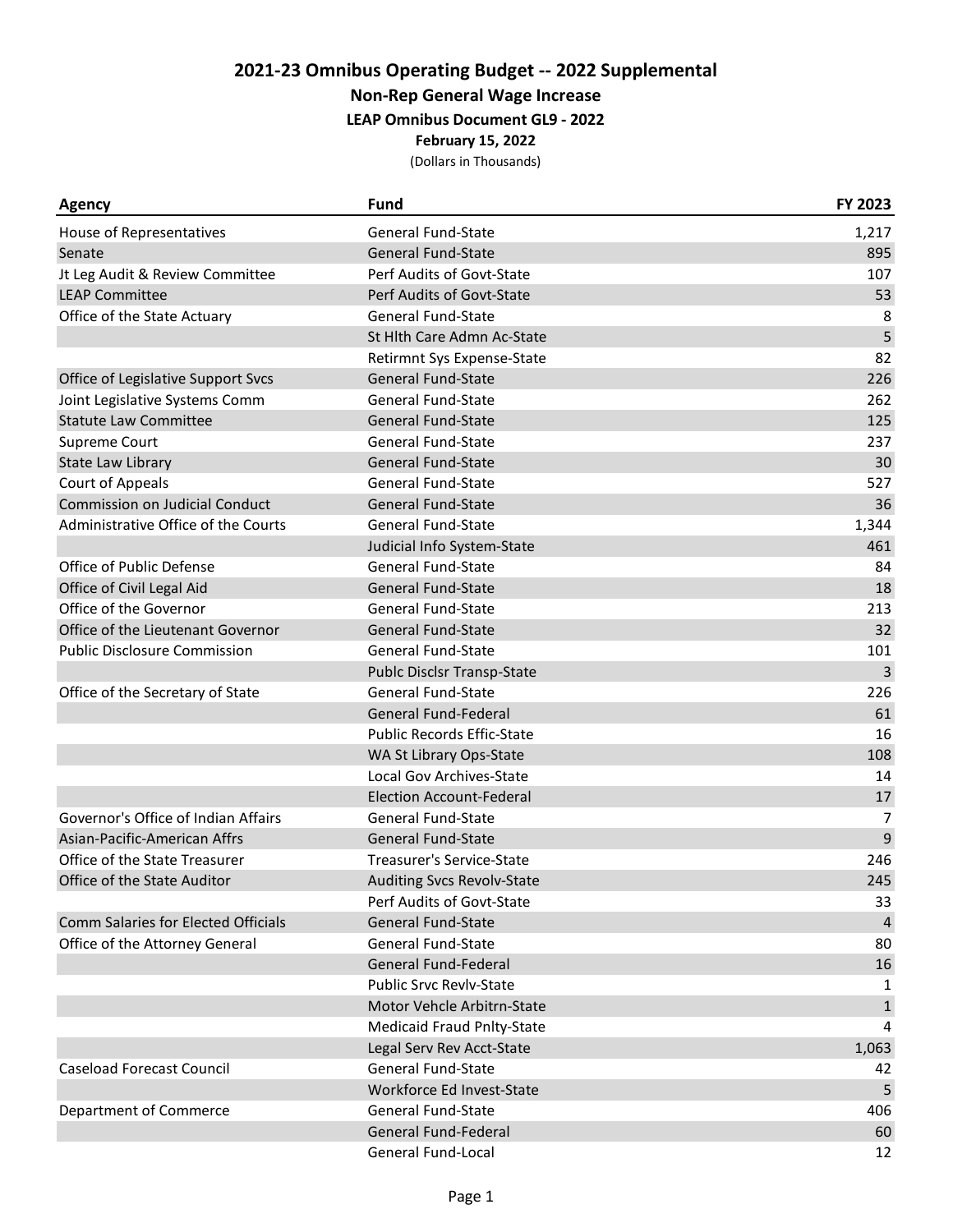**Non-Rep General Wage Increase**

**LEAP Omnibus Document GL9 - 2022**

**February 15, 2022**

| Agency                                  | <b>Fund</b>                       | FY 2023      |
|-----------------------------------------|-----------------------------------|--------------|
|                                         | <b>Public Works Assist-State</b>  | 24           |
|                                         | Liquor Excise-State               | 1            |
|                                         | Home Security Fund-State          | 5            |
|                                         | Affordable Housing-State          | 1            |
|                                         | Finan Frd & Id Thft-State         | $\mathbf{1}$ |
|                                         | Comm Economic Devel-State         | 4            |
|                                         | Growth Mgmt Planning-State        | $\mathbf 1$  |
|                                         | Wa Housing Trust Acc-State        | 9            |
|                                         | Pub Facil Const Loan-State        | $\mathbf 2$  |
| Economic & Revenue Forecast Council     | <b>General Fund-State</b>         | 24           |
| Office of Financial Management          | <b>General Fund-State</b>         | 390          |
|                                         | General Fund-Federal              | 27           |
|                                         | Econ Dev Strat R A-State          | 4            |
|                                         | Personnel Svc Acct-State          | 123          |
|                                         | <b>OFM Central Services-State</b> | 260          |
|                                         | Perf Audits of Govt-State         | 17           |
| Office of Administrative Hearings       | Admin Hearings Revol-State        | 244          |
| <b>State Lottery Commission</b>         | Lottery Admin Acct-State          | 266          |
| WA State Comm on Hispanic Affairs       | <b>General Fund-State</b>         | 9            |
| African-American Affairs Comm           | <b>General Fund-State</b>         | 9            |
| Department of Retirement Systems        | Retirmnt Sys Expense-State        | 678          |
| <b>State Investment Board</b>           | Invest Bd Expense Ac-State        | 744          |
| Department of Revenue                   | <b>General Fund-State</b>         | 1,019        |
|                                         | Timber Tax Distr Act-State        | 18           |
|                                         | <b>Business License-State</b>     | 35           |
|                                         | <b>Model Toxics Oper-State</b>    | 1            |
| <b>Board of Tax Appeals</b>             | <b>General Fund-State</b>         | 55           |
| Minority & Women's Business Enterp      | <b>General Fund-State</b>         | 7            |
|                                         | Minority & Business-State         | 23           |
| Office of Insurance Commissioner        | Insurance Comm Regul-State        | 317          |
|                                         | <b>Insur Commiss Fraud-State</b>  | 5            |
| <b>Consolidated Technology Services</b> | <b>CTS Revolving Acct-State</b>   | 202          |
| <b>State Board of Accountancy</b>       | <b>CPA Account-State</b>          | 31           |
| Bd of Reg Prof Eng & Land Surveyors     | Profess Engineers'-State          | 21           |
| Dept of Enterprise Services             | <b>Building Code Cncl-State</b>   | 14           |
| Liquor and Cannabis Board               | General Fund-Federal              | 7            |
|                                         | Dedicated Marijuana-State         | 79           |
|                                         | Liquor Revolving Acc-State        | 272          |
| Utilities and Transportation Comm       | <b>General Fund-Local</b>         | 21           |
|                                         | <b>Public Srvc Revlv-State</b>    | 203          |
|                                         | Pipeline Safety-State             | 5            |
|                                         | Pipeline Safety-Federal           | 7            |
| Board for Volunteer Firefighters        | Volun Firefighters-State          | 10           |
| <b>Military Department</b>              | General Fund-State                | 224          |
|                                         | General Fund-Federal              | 61           |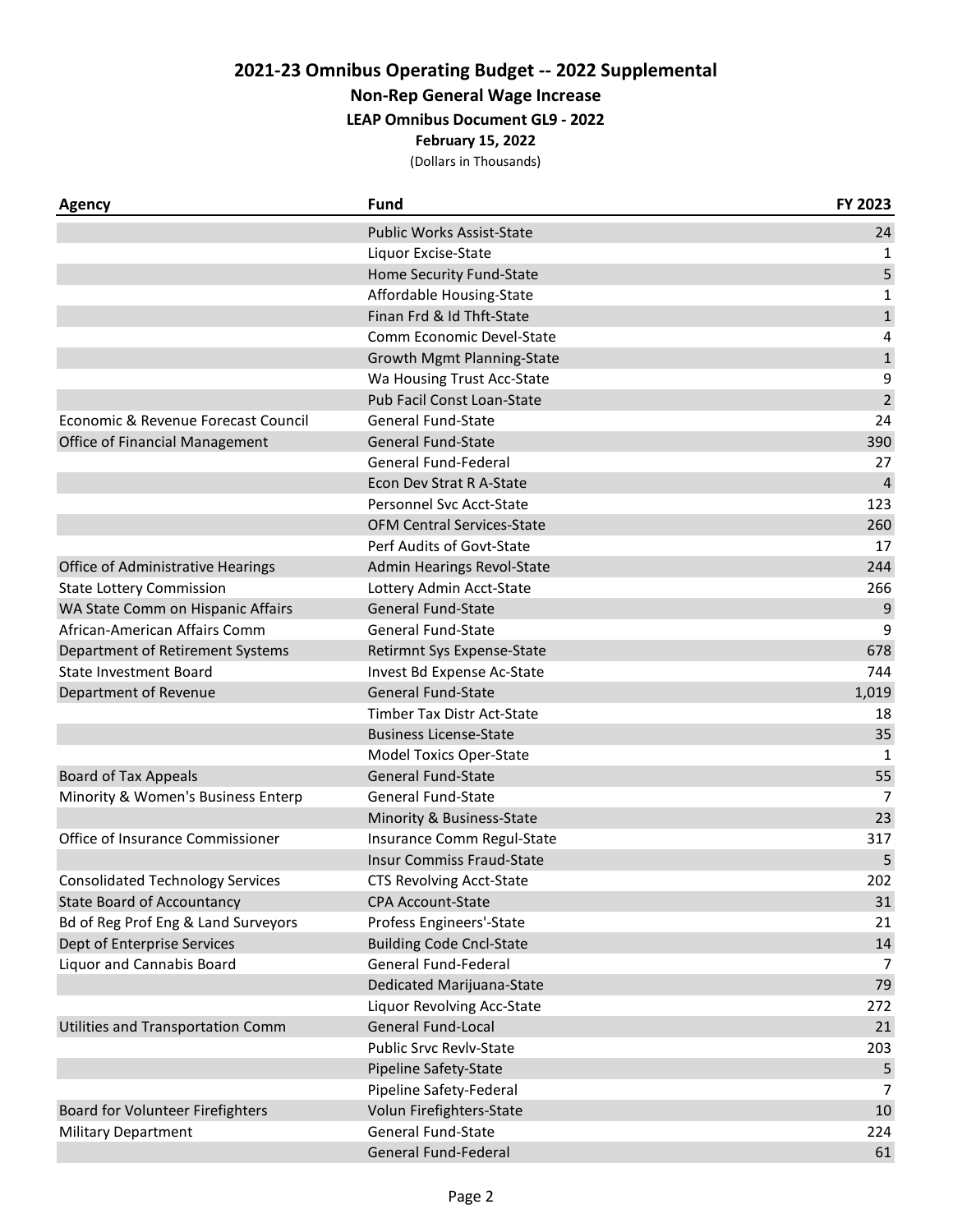**Non-Rep General Wage Increase**

**LEAP Omnibus Document GL9 - 2022**

**February 15, 2022**

| <b>Agency</b>                             | <b>Fund</b>                       | FY 2023        |
|-------------------------------------------|-----------------------------------|----------------|
|                                           | Enhanced 911 Account-State        | 11             |
|                                           | Disaster Response-State           | 11             |
|                                           | Military Rent and L-State         | 5              |
|                                           | Worker & Comm Right-State         | 9              |
| <b>Public Employment Relations Comm</b>   | <b>General Fund-State</b>         | 59             |
|                                           | Personnel Svc Acct-State          | 53             |
|                                           | Higher Ed Pers Svcs-State         | 17             |
| Archaeology & Historic Preservation       | <b>General Fund-State</b>         | 33             |
|                                           | General Fund-Federal              | 15             |
| WA State Health Care Authority            | <b>General Fund-State</b>         | 1,091          |
|                                           | General Fund-Federal              | 1,393          |
|                                           | <b>General Fund-Local</b>         | 12             |
|                                           | St Hlth Care Admn Ac-State        | 259            |
|                                           | School Employees' In-State        | 199            |
| Human Rights Commission                   | <b>General Fund-State</b>         | 16             |
|                                           | <b>General Fund-Federal</b>       | 14             |
| <b>Bd of Industrial Insurance Appeals</b> | <b>Accident Account-State</b>     | 50             |
|                                           | Medical Aid Account-State         | 50             |
| <b>Criminal Justice Training Comm</b>     | <b>General Fund-State</b>         | 97             |
|                                           | <b>General Fund-Local</b>         | 3              |
| Department of Labor and Industries        | <b>General Fund-State</b>         | 4              |
|                                           | <b>Electrical License-State</b>   | 12             |
|                                           | Constr Regis Inspect-State        | 15             |
|                                           | Public Works Admin-State          | 5              |
|                                           | <b>Accident Account-State</b>     | 408            |
|                                           | Medical Aid Account-State         | 373            |
|                                           | <b>Plumbing Certificate-State</b> | 1              |
|                                           | Pressure Systems Saf-State        | 5              |
| Department of Health                      | <b>General Fund-State</b>         | 353            |
|                                           | <b>General Fund-Federal</b>       | 520            |
|                                           | <b>General Fund-Local</b>         | 158            |
|                                           | <b>Health Prfessns Acct-State</b> | 379            |
|                                           | Emer Med/Trauma Care-State        | 5              |
|                                           | Safe Drink Wtr Acct-State         | 18             |
|                                           | Drinking Water Assis-Federal      | 36             |
|                                           | Drinking Water Asst-State         | $\overline{4}$ |
|                                           | <b>Biotoxin Account-State</b>     | 1              |
|                                           | <b>Medicaid Fraud Pnlty-State</b> | 3              |
|                                           | Med Test Site Licen-State         | 5              |
|                                           | Secure Drug Takeback-State        | $\overline{2}$ |
|                                           | Youth Tobacco/Vapor-State         | 3              |
|                                           | <b>Model Toxics Oper-State</b>    | 12             |
|                                           | Dedicated Marijuana-State         | $\overline{7}$ |
|                                           | Public Health Supp-Local          | $\overline{4}$ |
| Department of Veterans' Affairs           | General Fund-State                | 565            |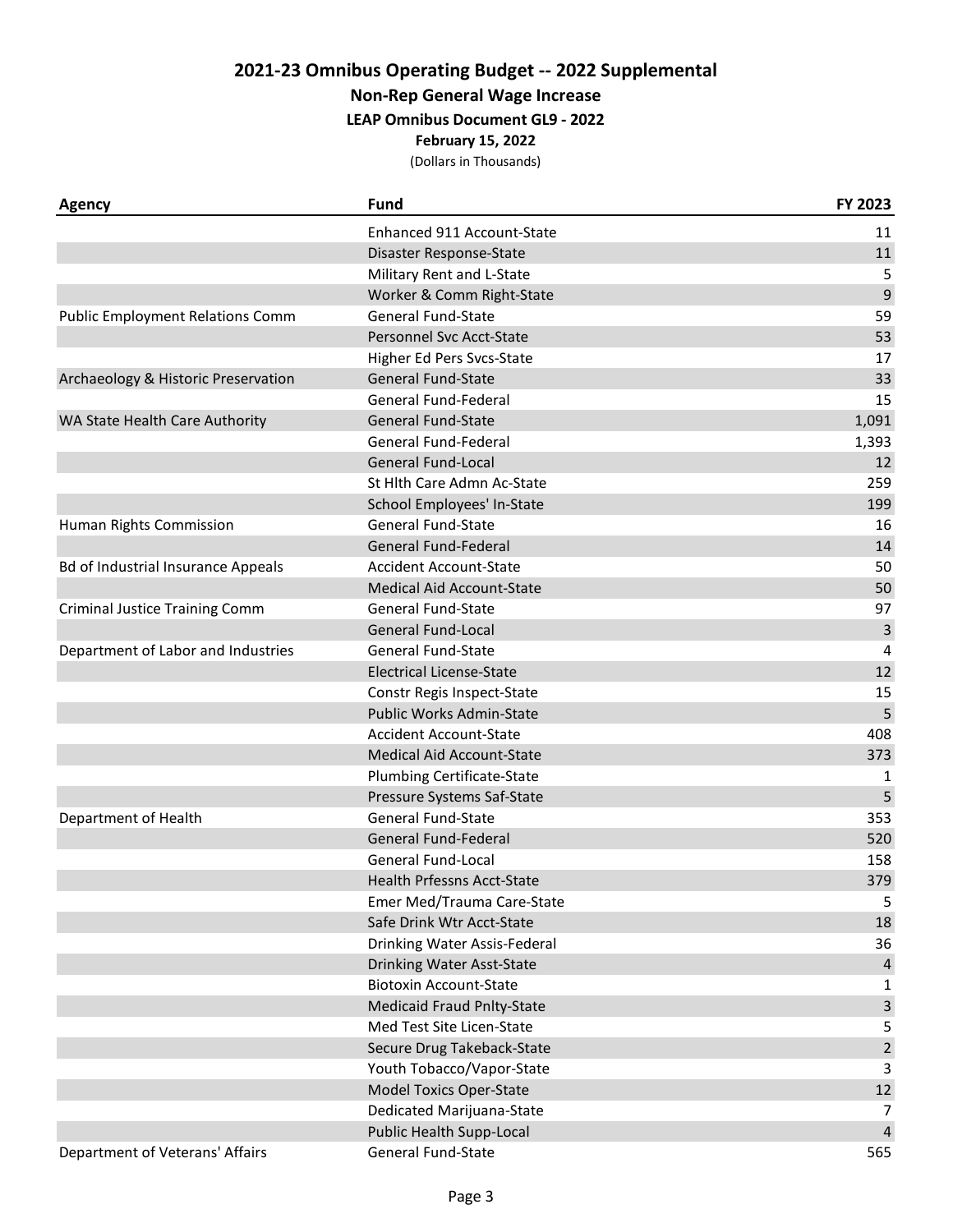**Non-Rep General Wage Increase**

**LEAP Omnibus Document GL9 - 2022**

**February 15, 2022**

| <b>Agency</b>                          | <b>Fund</b>                       | FY 2023        |
|----------------------------------------|-----------------------------------|----------------|
| Children, Youth, and Families          | <b>General Fund-State</b>         | 1,765          |
|                                        | General Fund-Federal              | 429            |
|                                        | <b>General Fund-Local</b>         | 3              |
|                                        | Home Visiting Svcs-State          | 10             |
| Department of Corrections              | <b>General Fund-State</b>         | 4,719          |
|                                        | WA Auto Theft Prevnt-State        | 3              |
| Dept of Services for the Blind         | <b>General Fund-State</b>         | 66             |
| <b>Employment Security Department</b>  | General Fund-Federal              | 35             |
|                                        | <b>General Fund-Local</b>         | 41             |
|                                        | Unemploy Comp Admin-Federal       | 421            |
|                                        | Admin Contingen Acct-State        | 19             |
|                                        | <b>Employment Service-State</b>   | 186            |
|                                        | Fam Med Lv Insurance-State        | 89             |
|                                        | Workforce Ed Invest-State         | 5              |
| Dept of Social and Health Services     | <b>General Fund-State</b>         | 5,545          |
|                                        | General Fund-Federal              | 2,349          |
| Columbia River Gorge Commission        | <b>General Fund-State</b>         | 16             |
|                                        | General Fund-Local                | 13             |
| Department of Ecology                  | <b>General Fund-State</b>         | 118            |
|                                        | General Fund-Federal              | 104            |
|                                        | <b>General Fund-Local</b>         | 21             |
|                                        | <b>Reclamation Acct-State</b>     | 8              |
|                                        | <b>Flood Control Assist-State</b> | 14             |
|                                        | Waste Reduct/Recycle-State        | 61             |
|                                        | Wood Stove Education-State        | $\mathbf 1$    |
|                                        | Worker & Comm Right-State         | 5              |
|                                        | <b>Water Quality Permit-State</b> | 120            |
|                                        | Underground Storage-State         | 8              |
|                                        | <b>Biosolids Prmt Acct-State</b>  | $\overline{2}$ |
|                                        | Hazardous Waste-State             | 17             |
|                                        | Radioactive Mixed-State           | 45             |
|                                        | Air Poll Contr Acct-State         | 6              |
|                                        | Oil Spill Prevn Acct-State        | $\overline{7}$ |
|                                        | Air Oper Permit Acct-State        | 9              |
|                                        | <b>Model Toxics Oper-State</b>    | 505            |
|                                        | Dedicated Marijuana-State         | 1              |
|                                        | Water Poll Ctrl Adm-State         | 8              |
| WA Pollution Liab Insurance Program    | Pollution Liab Insur-State        | 15             |
| <b>State Parks and Recreation Comm</b> | <b>General Fund-State</b>         | 74             |
|                                        | General Fund-Federal              | 6              |
|                                        | <b>Winter Recreation-State</b>    | $\mathbf{1}$   |
|                                        | Snowmobile Account-State          | $\overline{2}$ |
|                                        | Parks Renewal Acct-State          | 222            |
| Recreation and Conservation Office     | <b>General Fund-State</b>         | 16             |
|                                        | General Fund-Federal              | 10             |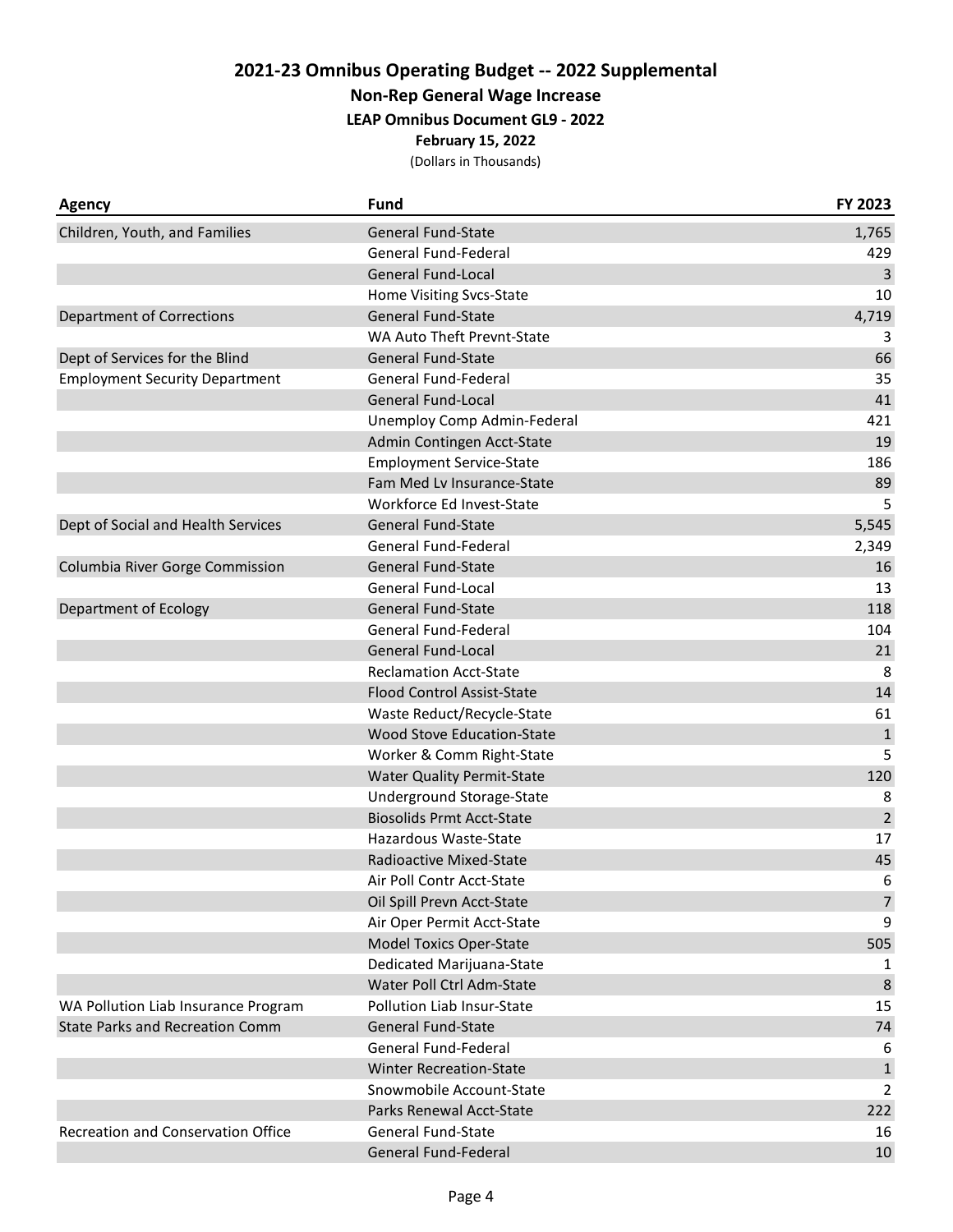**Non-Rep General Wage Increase**

**LEAP Omnibus Document GL9 - 2022**

**February 15, 2022**

| <b>Agency</b>                        | <b>Fund</b>                       | FY 2023        |
|--------------------------------------|-----------------------------------|----------------|
|                                      | <b>Aquatic Lands Acct-State</b>   | 3              |
|                                      | <b>Recreation Resources-State</b> | 28             |
|                                      | NOVA Program Account-State        | 8              |
| Environ & Land Use Hearings Office   | <b>General Fund-State</b>         | 60             |
| <b>State Conservation Commission</b> | <b>General Fund-State</b>         | 69             |
|                                      | <b>Public Works Assist-State</b>  | 12             |
| Dept of Fish and Wildlife            | <b>General Fund-State</b>         | 575            |
|                                      | General Fund-Federal              | 183            |
|                                      | General Fund-Local                | 93             |
|                                      | <b>Aquatic Lands Acct-State</b>   | 19             |
|                                      | Recreatnl Fish Enhan-State        | 2              |
|                                      | Warm Water Game Fish-State        | $\overline{7}$ |
|                                      | Lim Fish & Wildlife-State         | 54             |
|                                      | Special Wildlife-Federal          | $\overline{2}$ |
|                                      | Special Wildlife-Local            | 4              |
|                                      | <b>Model Toxics Oper-State</b>    | $\overline{4}$ |
|                                      | Fish Wildlife Consv-State         | 508            |
| <b>Puget Sound Partnership</b>       | <b>General Fund-State</b>         | 122            |
|                                      | <b>General Fund-Federal</b>       | 36             |
|                                      | <b>Aquatic Lands Acct-State</b>   | 9              |
|                                      | Model Toxics Oper-State           | $\overline{7}$ |
| Department of Natural Resources      | <b>General Fund-State</b>         | 215            |
|                                      | General Fund-Federal              | 2              |
|                                      | <b>General Fund-Local</b>         | $\overline{2}$ |
|                                      | Forest Development-State          | 98             |
|                                      | ORV/NonHiwy Veh Acct-State        | 15             |
|                                      | Surveys & Maps Acct-State         | 3              |
|                                      | <b>Aquatic Lands Acct-State</b>   | 22             |
|                                      | Res Mgmt Cost Acct-State          | 230            |
|                                      | <b>Surface Mining Recl-State</b>  | 10             |
|                                      | Forest & Fish Suppt-State         | 4              |
|                                      | <b>Forest Practices App-State</b> | 5              |
|                                      | NOVA Program Account-State        | $\mathbf{1}$   |
|                                      | Agric College Trst-State          | 6              |
| Department of Agriculture            | <b>General Fund-State</b>         | 209            |
|                                      | General Fund-Federal              | 54             |
|                                      | <b>Aquatic Lands Acct-State</b>   | 9              |
|                                      | <b>Model Toxics Oper-State</b>    | 54             |
|                                      | Dedicated Marijuana-State         | 3              |
| <b>Washington State Patrol</b>       | General Fund-State                | 172            |
|                                      | General Fund-Federal              | 3              |
|                                      | Death Investigations-State        | 15             |
|                                      | <b>Cnty Criminal Justic-State</b> | 4              |
|                                      | Munic Criminal Justi-State        | $\overline{2}$ |
|                                      | Fire Serv Trng Acct-State         | 25             |